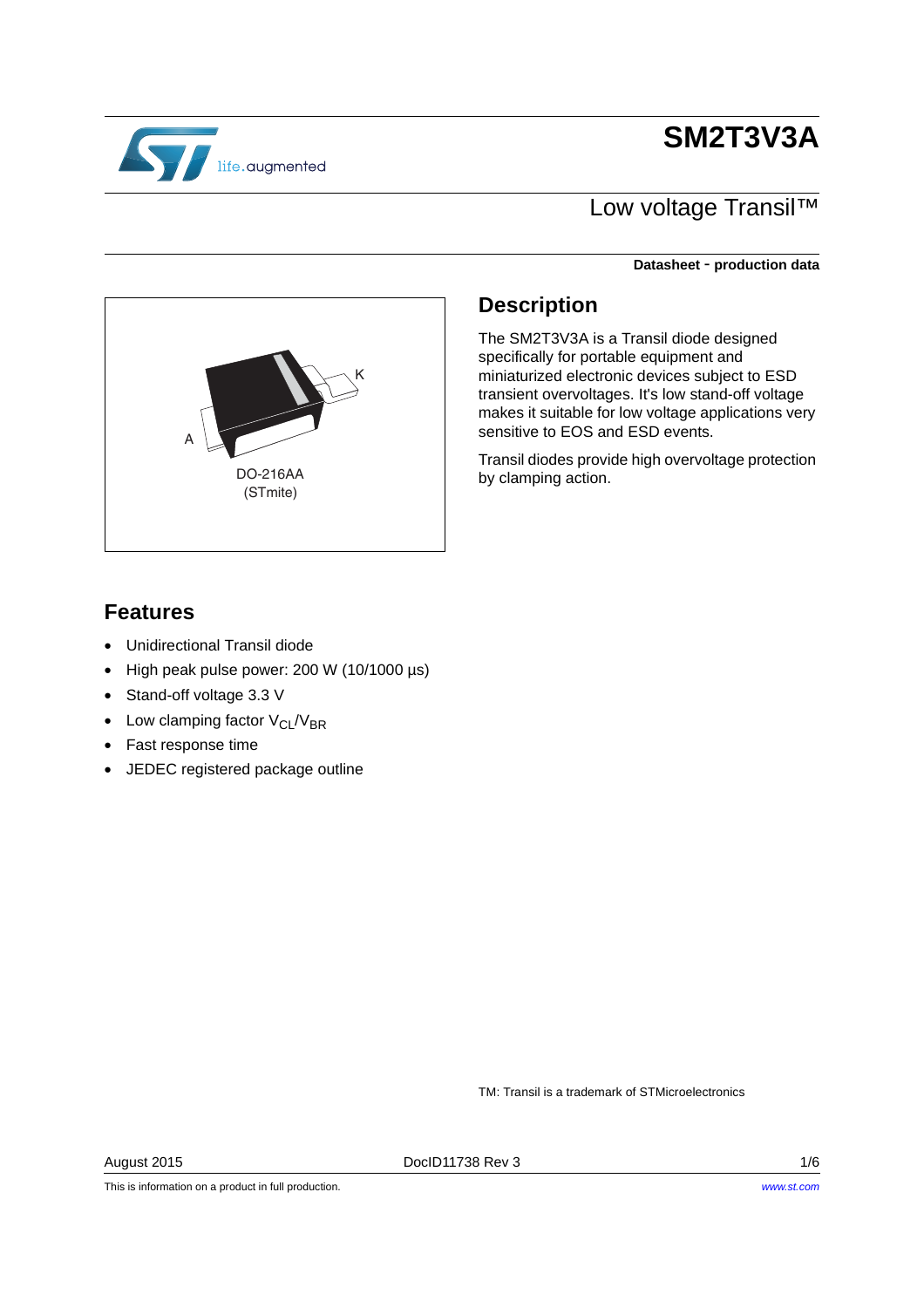# **1 Characteristics**

| Symbol                             | <b>Parameter</b>                                                    | Value                                            | <b>Unit</b>            |    |
|------------------------------------|---------------------------------------------------------------------|--------------------------------------------------|------------------------|----|
| $P_{PP}$                           | Peak pulse power dissipation <sup>(1)</sup>                         | $T_i$ initial = $T_{amb}$                        | 200                    | W  |
| P                                  | Power dissipation on infinite heatsink                              | $T_{amb}$ = 100 $^{\circ}$ C                     | 2.5                    | W  |
| <b>IFSM</b>                        | Non repetitive surge peak forward current                           | $t_p = 10$ ms<br>$\dot{T}_i$ initial = $T_{amb}$ | 25                     | Α  |
| T <sub>stg</sub><br>T <sub>i</sub> | Storage temperature range<br>Maximum operating junction temperature |                                                  | $-65$ to $+175$<br>150 | °C |
|                                    | Lead solder temperature (10 seconds duration)                       |                                                  | 260                    | °C |

1. 10/1000 µs pulse waveform

|  |  |  | Table 2. Thermal resistance |
|--|--|--|-----------------------------|
|--|--|--|-----------------------------|

| Symbol        | <b>Parameter</b>                                       | <b>Value</b> | Unit |
|---------------|--------------------------------------------------------|--------------|------|
| $R_{th(i-l)}$ | l Junction to leads                                    | 20           | °C/W |
| $R_{th(i-a)}$ | Junction to ambient on PCB with recommended pad layout |              | °C/W |

| Symbol            | <b>Parameter</b>                | ΙF                          |
|-------------------|---------------------------------|-----------------------------|
| $V_{\mathsf{RM}}$ | Stand-off voltage.              |                             |
| $V_{BR}$          | Breakdown voltage.              | $V_{CL}$<br>V <sub>BR</sub> |
| $V_{CL}$          | Clamping voltage.               | $V_F$<br>V <sub>RM</sub>    |
| $I_{\rm RM}$      | Leakage current @ VRM.          | V<br><b>RM</b>              |
| <b>I</b> pp       | Peak pulse current.             |                             |
| $\alpha$ T        | Voltage temperature coefficient |                             |
| V <sub>F</sub>    | Forward voltage drop            | 'PP                         |

| Table 4. Electrical characteristics - values ( $T_{amb}$ = 25 °C) |  |  |  |
|-------------------------------------------------------------------|--|--|--|
|-------------------------------------------------------------------|--|--|--|

| Order<br>code | $I_{RM}$ max $@V_{RM}$ |     | $V_{\text{BR}}$ min @ I <sub>R</sub> <sup>(1)</sup> |    | $V_{CL}$ max $@$ l <sub>PP</sub><br>10/1000 µs |    | $V_{CL}$ max $@$ $I_{PP}$<br>10/1000 µs |    | αι<br>max <sup>(2)</sup> | max <sup>(3)</sup> |
|---------------|------------------------|-----|-----------------------------------------------------|----|------------------------------------------------|----|-----------------------------------------|----|--------------------------|--------------------|
|               | μA                     |     |                                                     | mA |                                                |    |                                         |    | $10^{-4}$ /°C            | pF                 |
| SM2T3V3A      | 500                    | 3.3 | 3.6                                                 |    | 6.5                                            | 25 | 6.8                                     | 30 | $-5.3$                   | 2500               |

1. Pulse test  $t_p < 50$  ms

2.  $\Delta V_{\text{BR}} = \alpha T^* (T_{\text{amb}} - 25)^* V_{\text{BR}} (25 \text{ °C})$ 

3.  $V_R = 0$  V, F = 1 MHz



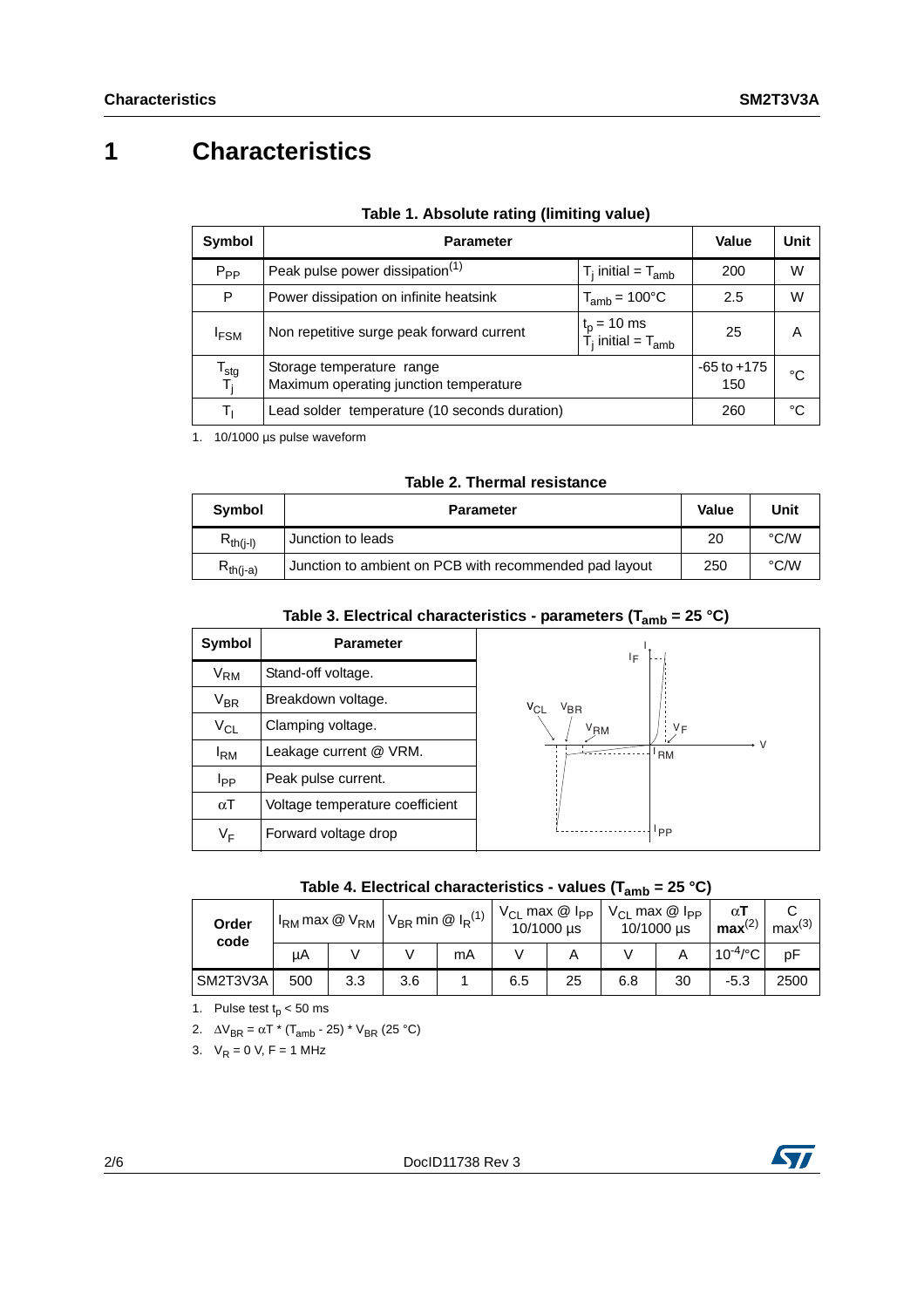

#### **Figure 1. Pulse waveform**

## **2 Package information**

- Epoxy meets ul94, v0
- Band indicates cathode

In order to meet environmental requirements, ST offers these devices in different grades of ECOPACK® packages, depending on their level of environmental compliance. ECOPACK® specifications, grade definitions and product status are available at: **[www.st.com](http://www.st.com)**. ECOPACK® is an ST trademark.





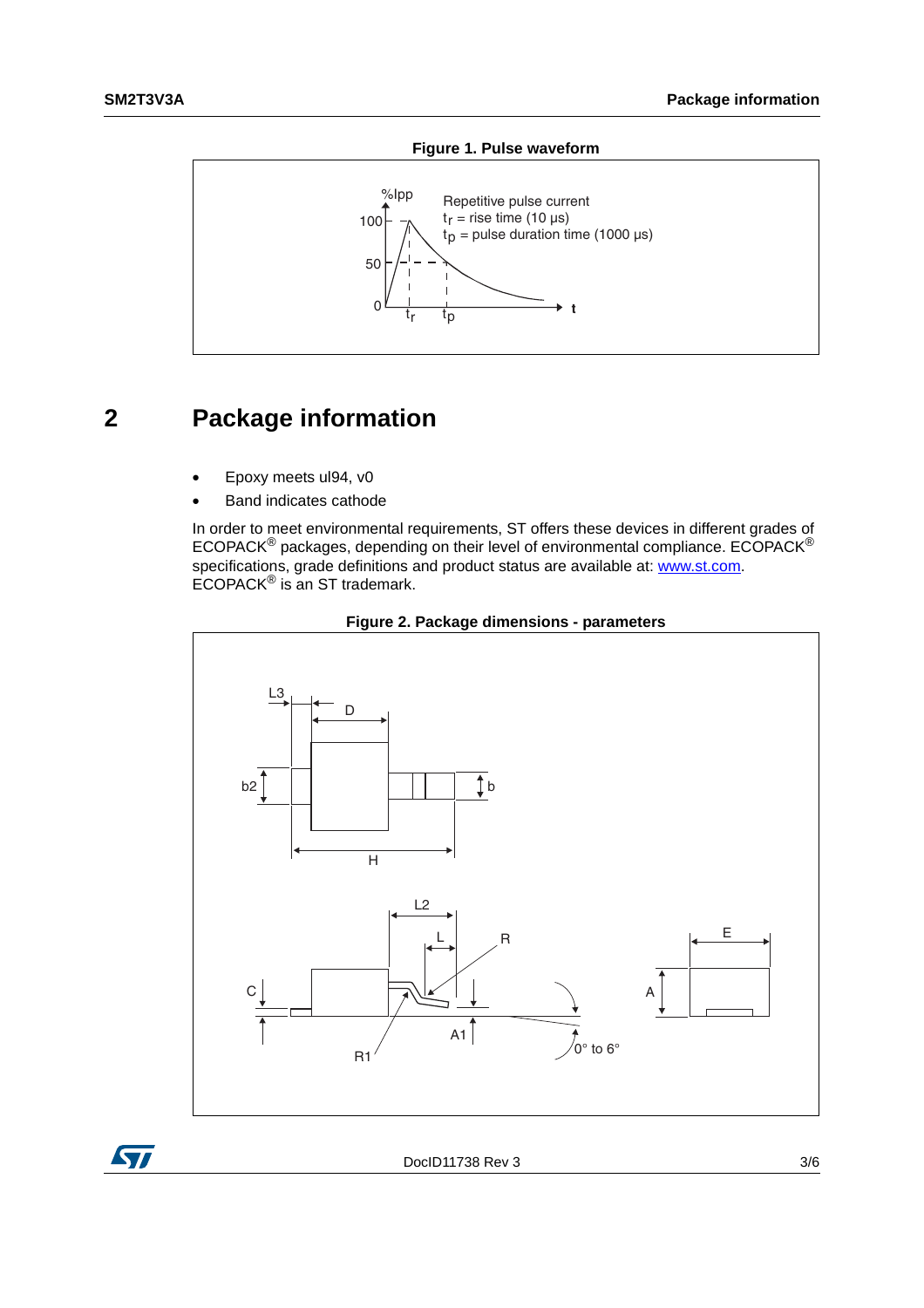|                | <b>Dimensions</b> |                    |       |          |               |       |  |  |  |
|----------------|-------------------|--------------------|-------|----------|---------------|-------|--|--|--|
| Ref.           |                   | <b>Millimetres</b> |       |          | <b>Inches</b> |       |  |  |  |
|                | Min.              | Typ.               | Max.  | Min.     | Typ.          | Max.  |  |  |  |
| Α              | 0.85              | 1.00               | 1.15  | 0.033    | 0.039         | 0.045 |  |  |  |
| A <sub>1</sub> | $-0.05$           |                    | 0.105 | $-0.002$ |               | 0.002 |  |  |  |
| b              | 0.40              |                    | 0.65  | 0.016    |               | 0.025 |  |  |  |
| b <sub>2</sub> | 0.70              |                    | 1.00  | 0.027    |               | 0.039 |  |  |  |
| с              | 0.10              |                    | 0.25  | 0.004    |               | 0.010 |  |  |  |
| D              | 1.75              | 1.90               | 2.05  | 0.069    | 0.007         | 0.081 |  |  |  |
| E              | 1.75              | 1.90               | 2.05  | 0.069    | 0.007         | 0.081 |  |  |  |
| H              | 3.60              | 3.75               | 3.90  | 0.142    | 0.148         | 0.154 |  |  |  |
| L              | 0.50              | 0.63               | 0.80  | 0.047    | 0.025         | 0.031 |  |  |  |
| L2             | 1.20              | 1.35               | 1.50  | 0.047    | 0.053         | 0.059 |  |  |  |
| L <sub>3</sub> |                   | $0.50$ ref         |       |          | 0.019 ref     |       |  |  |  |
| R              | 0.07              |                    |       | 0.003    |               |       |  |  |  |
| R <sub>1</sub> | 0.07              |                    |       | 0.003    |               |       |  |  |  |

**Table 5. Package dimensions - values**

#### **Figure 3. Recommended footprint (dimensions in mm)**



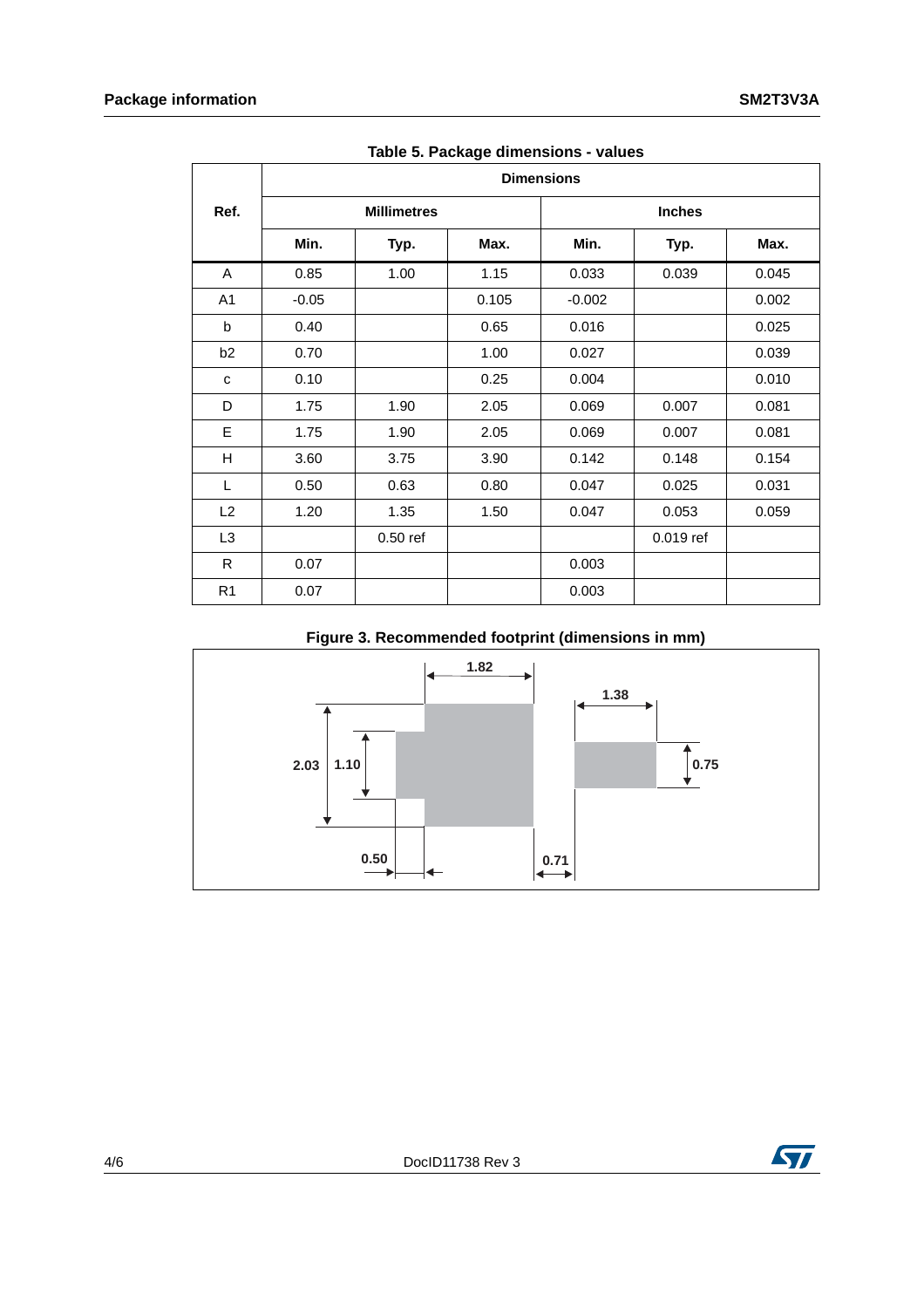# **3 Ordering information**

| Table 6. Ordering information |         |               |         |       |                               |  |
|-------------------------------|---------|---------------|---------|-------|-------------------------------|--|
| Order code                    | Marking | Package       | Weiaht  |       | Base quantity   Delivery mode |  |
| SM2T3V3A                      | MUL     | <b>STmite</b> | 15.5 mg | 12000 | Tape and reel                 |  |

**Table 6. Ordering information**

## **4 Revision history**

| Table 7. Document revision history |
|------------------------------------|
|------------------------------------|

| Date        | <b>Revision</b> | <b>Changes</b>                                        |
|-------------|-----------------|-------------------------------------------------------|
| 10-Oct-2005 |                 | First Issue                                           |
| 09-Dec-2010 | 2               | Cathode band added to package illustration.           |
| 10-Aug-2015 | 3               | Updated features on cover page.<br>Minor text changes |